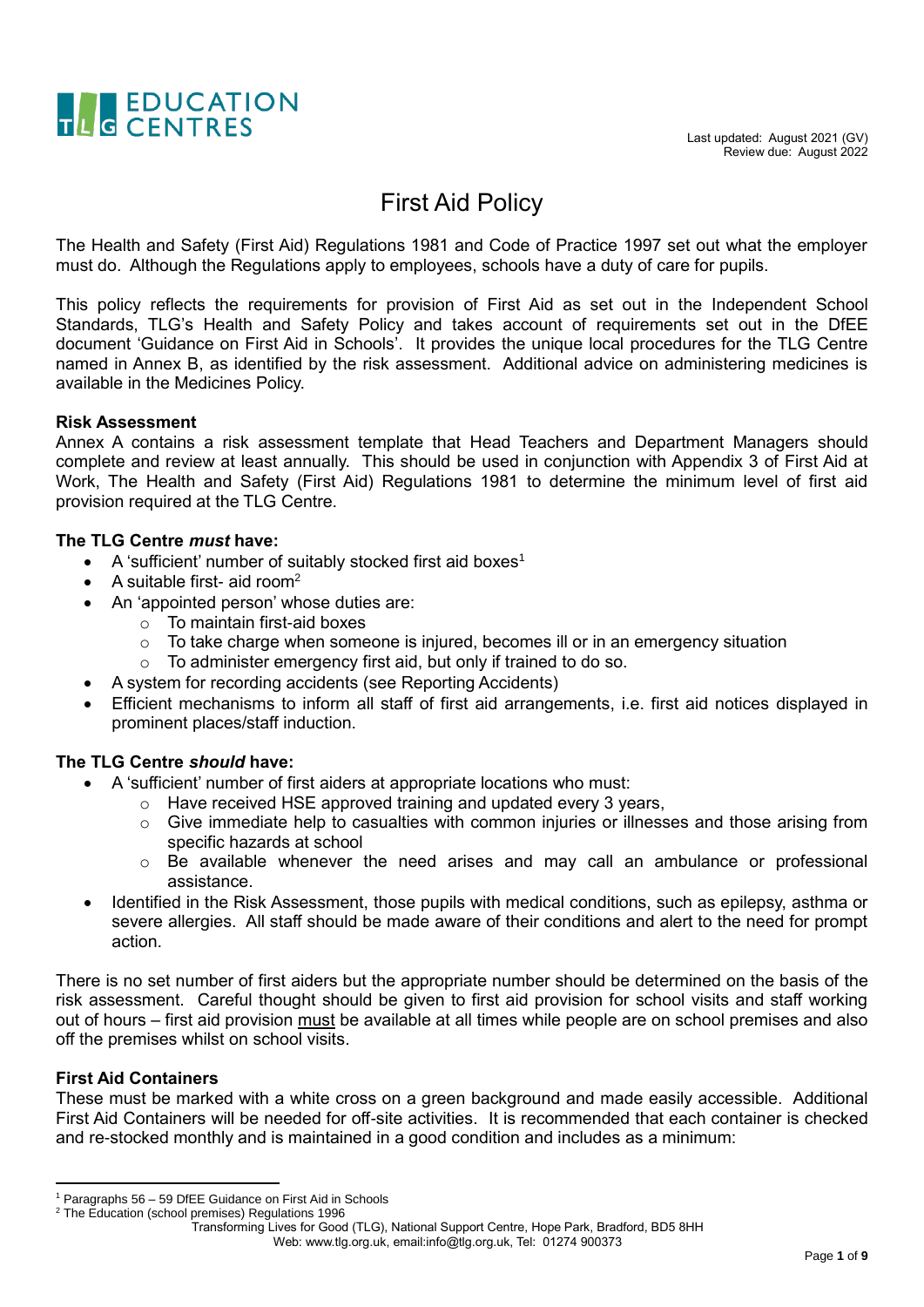

Last updated: August 2021 (GV) Review due: August 2022

- $\triangleright$  A leaflet giving general advice on first aid
- ➢ 20 individually wrapped sterile adhesive dressings, assorted sizes (or 6 in off-site kit)
- $\triangleright$  two sterile eye pads (not required in off-site kit)
- $\geq 3$  medium sterile un-medicated wound dressing approx. 12cm x 12cm (not required in off-site kit)
- $\geq$  2 large sterile un-medicated wound dressing approx. 18cm x 18cm
- $\geq$  2 individually wrapped triangular bandages
- $\geq 2$  safety pins
- ➢ Individually wrapped moist cleansing wipes (off-site kit only)
- $\geq 1$  pair of disposable gloves

#### **Recovery/First Aid room**

To comply with Independent School Standards, the TLG Centre must provide a First Aid/Recovery room for pupils who are ill or require medical attention. This room can be used for another purpose when it is not required as a First Aid/Recovery Room as long as it is made available and comfortable when required for medical purposes. The room must be located close to the toilets. It must contain a sink with hot and cold running water; a suitable medical bed (can be temporary) with pillows and blankets and a First Aid Container.

#### **Reporting Accidents**

#### First Aid Records

All incidents resulting in injury or near miss should be recorded in the First Aid Incidents book. Records must include:

- The date, time and place of the incident
- Personal details of those involved
- A brief description of the nature of the event
- What happened immediately after treatment ( e.g. young person went home)
- Name and signature of the first aider/appointed person
- Record of when parents were informed if applicable.

#### Reporting Serious Incidents

It is the policy of TLG to comply with RIDDOR 95<sup>3</sup> and to report serious incidents to the HSE. Reportable incidents include:

- Work related deaths
- Serious injuries
- Over-seven-day injuries
- Work related diseases
- Dangerous occurrences (near miss accidents)

Reporting to the HSE is the responsibility of each Centre's Health and Safety Coordinator. TLG's Health and Safety Consultant can support with this process. See TLG's Health and Safety Policy and TLGs Incident Reporting Policy for further details.

#### **First Aider/Appointed Person**

**.** 

The first aiders/appointed persons are to be consulted in all cases of first aid. It is the responsibility of First Aiders/Appointed Persons to maintain First Aid containers and ensure adequate materials and PPE are available for clearing up body fluid spillages or dealing with pupils displaying symptoms of infectious diseases (e.g. Covid-19). Names of First Aiders and Appointed Persons, together with details of their training, can be found in Annex B – Local Arrangements for TLG Centres. It is the responsibility of the

<sup>&</sup>lt;sup>3</sup> Reporting of Injuries, Diseases and Dangerous Occurrences Regulations 1995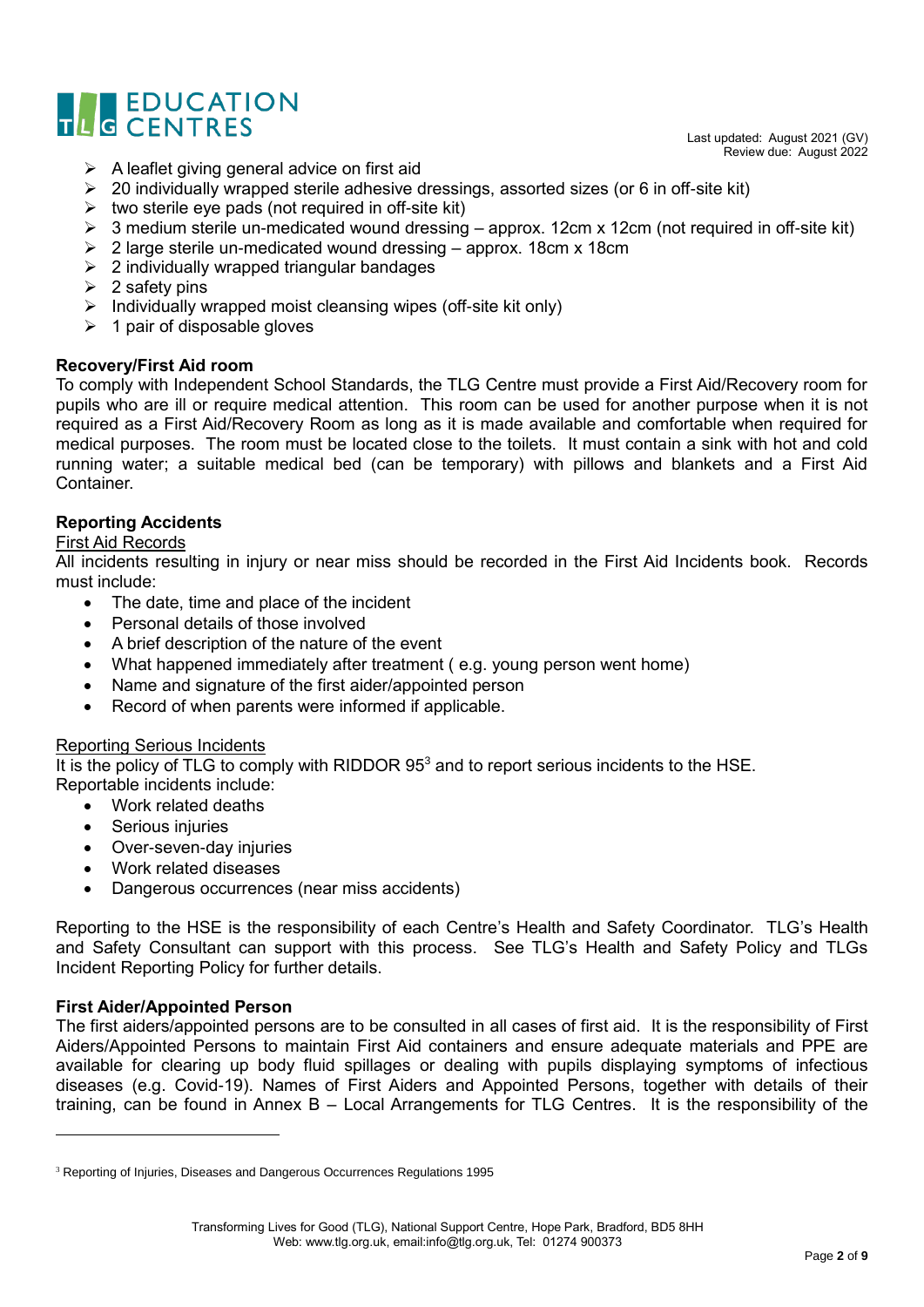# THE EDUCATION

Last updated: August 2021 (GV) Review due: August 2022

Head Teacher to ensure that the first aiders/appointed persons have received appropriate training and refresher training within required timescales.

First Aiders/Appointed Persons will be given guidance during training as to what levels of injury are to be treated on site and what levels automatically trigger an emergency ambulance call or visit to the hospital.

#### **Parental/Carer Contact**

In all cases of the administration of first aid, parents/carers should be informed at the end of the day. In more serious cases, parents/carers should be contacted immediately and advised of the need to take the young person to a doctor. In emergency cases, an ambulance should be called and the Parent/carer informed immediately. A member of staff **cannot** give permission for any treatment at casualty (blood transfusions etc.).

#### **Safe disposal of Blood and other Bodily Fluids and cleaning after infections (such as Covid-19) have been present**

The First Aider/Appointed Person should be responsible for dealing with body fluid spillages. Blood may be contaminated and therefore carry the risk of exposure to infectious diseases. There is also a very small risk of contamination in other bodily fluids if blood is present. It is therefore essential that when cleaning blood (and other bodily fluids) or when cleaning an area that a person with a suspected infectious disease (e.g. Covid-19) has used, that these guidelines are followed.

Contaminated areas should be secured and sealed off as soon as possible to prevent the risk of secondary contamination.

#### Items required:

- Personal protective equipment (PPE) Disposable gloves, aprons, face masks
- Disposable towels
- Safezone disinfectant spray (body fluid spills) or bleach (Covid-19 cleaning)
- Heavy duty plastic bags

#### Instructions:

- Wear PPE at all times while removing blood and cleaning floors and counter tops. Don't use torn gloves. Watch out for sharp objects that could cut your gloves, such as broken glass or jagged metal. Avoid picking up broken glass, metal or other sharp objects by hand if a blood spill is involved. Use a dustpan and brush.
- Mop or wipe up the blood spill or contaminated area with disposable towels.
- Clean and disinfect the area with a disposable towel using safezone disinfectant spray (kills a range of pathogenic micro-organisms including the viruses which cause HEPATITIS B, AIDS and the MRSA bacteria), or bleach (for Covid-19).
- Double-bag all the soiled towels and gloves and dispose of in an outside bin. For possible Covid-19 waste, label bags and wait at least 72 hours before disposing with normal waste.
- Thoroughly rinse and disinfect with a solution of bleach & water, any cleaning equipment (mops, brushes, bucket, dustpan & brush) that came into contact with the spill.
- Wash your hands thoroughly with soap and water.

Personal hygiene must be meticulous. Breaks for food and drinks should be delayed until the task is complete. Toilet breaks should also be avoided if possible. In the event of this being necessary, the first aider will need to undertake personal decontamination (removing contaminated protective clothing, washing hands) before leaving the area and re-apply fresh protective clothing on re-entering the area.

N.B. Where staff suspect they may have become infected they must seek immediate medical attention from either their own GP, NHS 111 or emergency hospital services.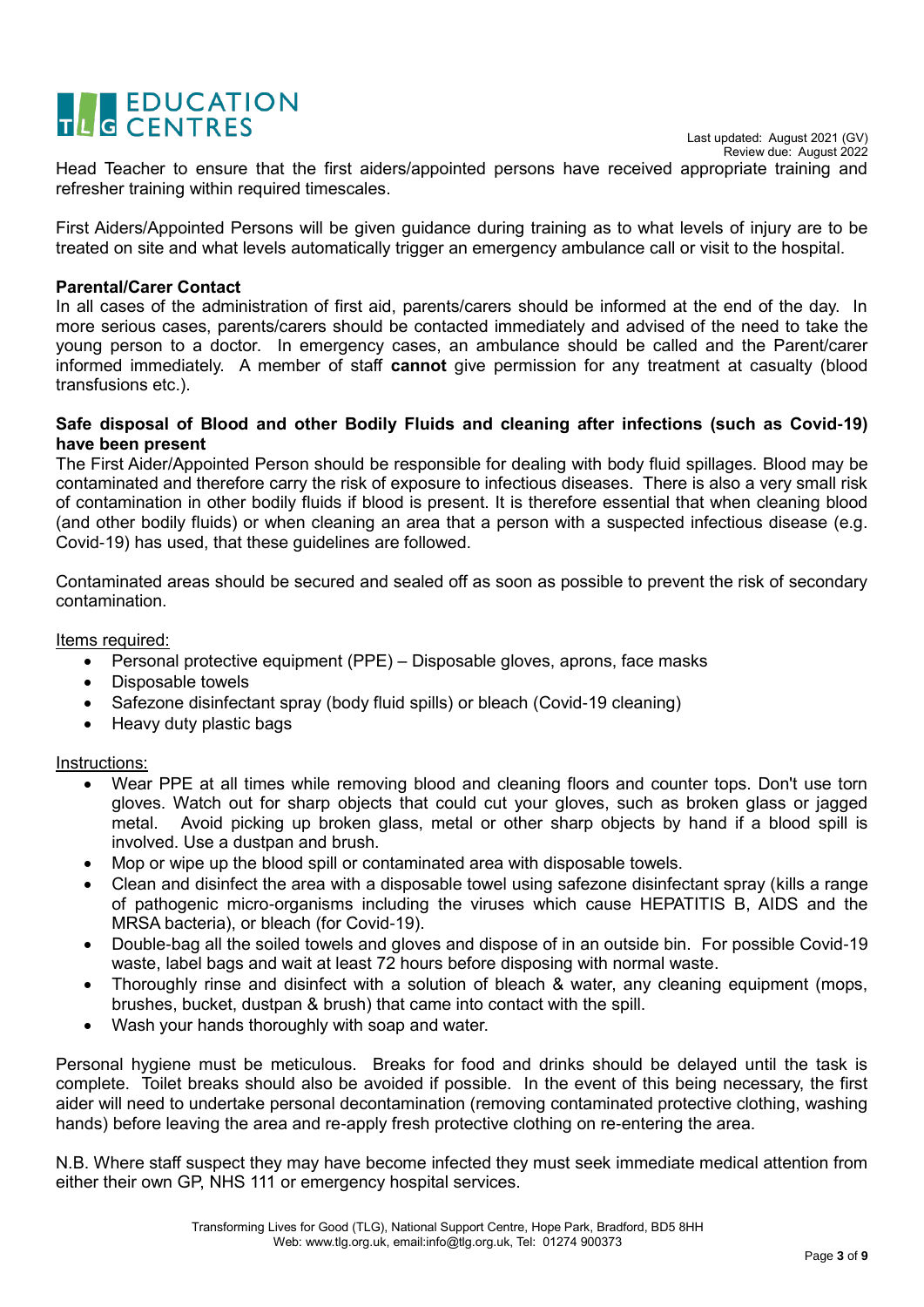## TLO EDUCATION

Where possible, faeces, vomit and urine should be collected and flushed down the nearest toilet. The area should then be thoroughly cleaned and disinfected. Employee safety is paramount. Employees in any doubt about how the situation should be handled must seek advice from their line manager.

#### **Arrangements for offsite activities and trips**

There must be an appointed person present on all offsite activities and trips. First Aid should be administered by a qualified first aider only. During an offsite activity a first aider may not be present in which case the appointed person should refer any accident requiring first aid to a doctor. Where doubt exists as to how to deal with an incident, the emergency services should be called.

Emergency telephone numbers for all staff and young people involved in the activity will be held by the Head Teacher/activity leader as well as by TLG School Development Manager, where applicable.

Details of incidents will be referred as soon as possible to the first aider for inclusion, as appropriate, within the records book.

Before undertaking any offsite activities, a risk assessment is carried out and will identify the level of first aid provision needed. Where there is no special risk identified, a standard off-site First Aid Container must be taken. Additional items may be necessary for specialised activities. Transport Regulations require that all minibuses and public service vehicles have on board a first aid container with a specific list of items.

#### **Arrangements for after school and out-of-hours activities on our premises**

There must be an appointed person present during after school and out of hours activities on our premises. First aid should be administered by a qualified first aider only. During an after school or out-of-hours activity a first aider may not be present in which case the appointed person should refer any accident requiring first aid to a doctor. Where doubt exists as to how to deal with an incident, the emergency services should be called. Staff managing the activity will have access to emergency contact details for all involved in the activity. Details of incidents will be referred as soon as possible to the first aider for inclusion, as appropriate, within the records book.

#### **Information to Parents/carers**

The Head Teacher will be expected to provide parents with information about the Centre's Health and Safety Policy including the arrangement for First Aid. This information is available on the Centre's website and this is referred to in the Information for Parents and Carers leaflet.

#### **Provision of 'First Aid' information**

A poster template is provided on the final page of this document for each TLG Centre to display prominently, notifying all building users of the arrangements for First Aid (including location of First Aid Containers, and names and methods of contacting the Appointed Person and First Aiders).

#### **Review and reassessment of risk**

The Head Teacher should review the TLG Centre's first aid needs at least annually and particularly after any changes, to ensure the provision is adequate. The Department Manager or School Development Manager can assist with this process. The First Aid Policy will be reviewed annually by TLG, with local details and posters updated by the Head Teacher.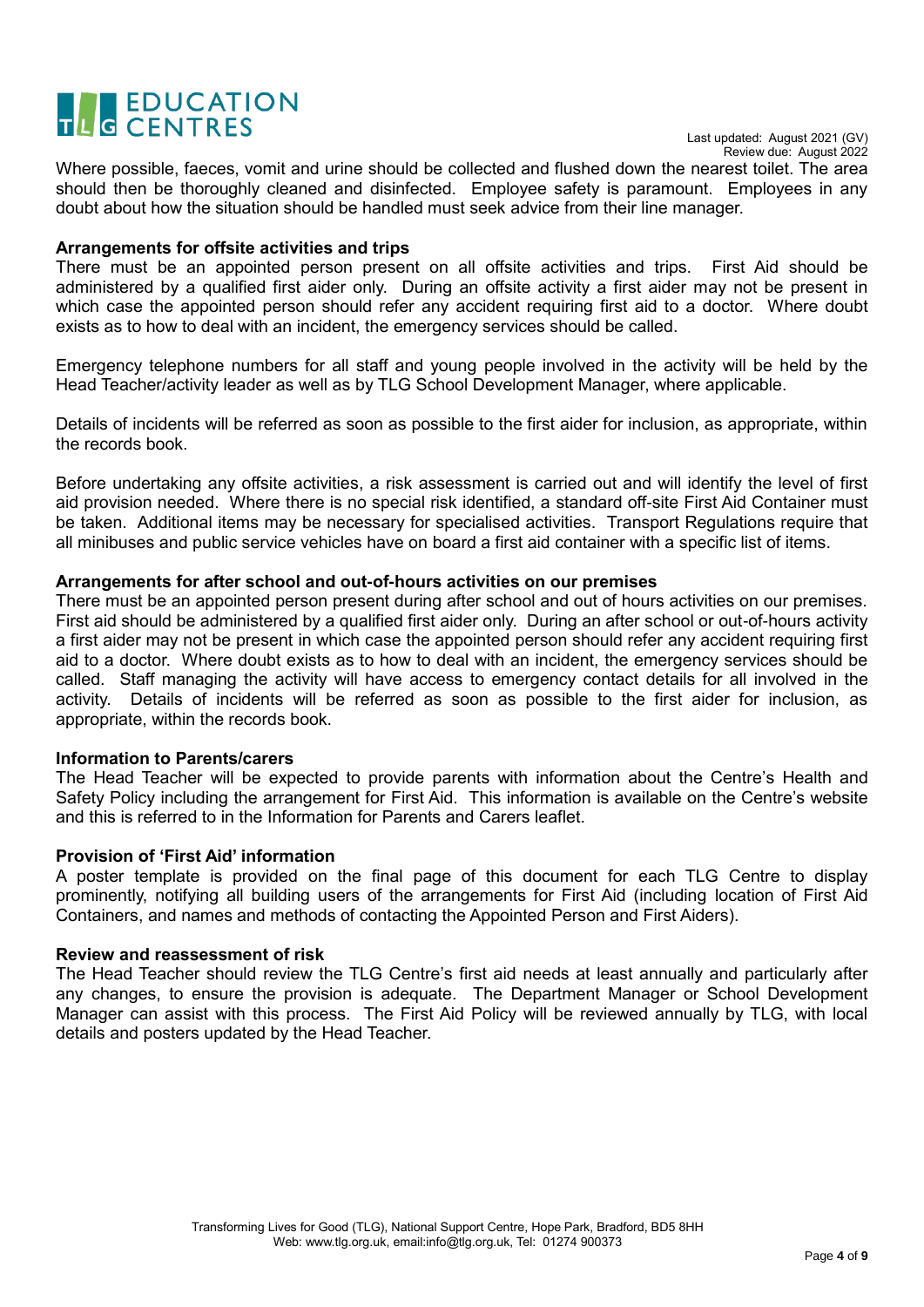

Last updated: August 2021 (GV) Review due: August 2022

## Annex A: First Aid Risk Assessment

TLG Head Teachers should use this template in conjunction with Appendix 3 of First Aid at Work, The Health and Safety (First Aid) Regulations 1981, to determine how many Appointed Persons/First Aiders and First Aid Containers are required. This must be reviewed by the Head Teacher at least annually.

| ⌒<br>Centre Name:                            | Wirral                       |                |             |
|----------------------------------------------|------------------------------|----------------|-------------|
| Date of Assessment:                          | nnnn<br>Januarv<br>ZUZZ      | Review<br>Due: | August 2022 |
| Name of<br>t person carrying out assessment: | Matt Wilson<br>Gill<br>Viner |                |             |

|                                                                                            |                                                |                                                                                               |                                                      | What further action is<br>necessary?                                                                          | <b>By</b><br>who | <b>By</b><br>when | <b>Done</b> |
|--------------------------------------------------------------------------------------------|------------------------------------------------|-----------------------------------------------------------------------------------------------|------------------------------------------------------|---------------------------------------------------------------------------------------------------------------|------------------|-------------------|-------------|
| Level of first aid                                                                         | Usually Low                                    | <b>What type of First Aid</b>                                                                 | At least 1 EFAW                                      | Amy to complete FAW on 9th -                                                                                  | AW               | 11/2/             |             |
| risk/degree of<br>hazard associated                                                        |                                                | personnel / training is<br>needed?                                                            | or FAW                                               | 11 <sup>th</sup> Feb 2022                                                                                     |                  | 22                |             |
| with TLG Centre<br>activities                                                              | May be<br><b>Medium</b> for<br>some activities | How do first aid<br>containers need to be<br>stocked?                                         | Standard stock                                       | Matt to complete EFAW on 9th<br>Feb 2022                                                                      | <b>MW</b>        | 9/2/2<br>2        |             |
|                                                                                            |                                                |                                                                                               |                                                      |                                                                                                               |                  |                   |             |
| Number of staff<br>and students                                                            | $5 - 50$                                       | How many first aid<br>personnel are needed?<br>How many first aid<br>containers are needed?   | At least 1 EFAW<br>or FAW<br>At least 1              | As above<br>2 First Aid Kits to be purchased<br>- 1 large First Aid Kit in centre<br>plus smaller travel kit. | GV               | 17/2/<br>22       |             |
| What injuries /<br>illnesses have<br>there been<br>previously in the<br><b>TLG Centre?</b> | Minor                                          | Can all of these be<br>covered by the first aid<br>equipment and<br>personnel you<br>provide? | Yes or by<br>emergency<br>services as<br>appropriate | None                                                                                                          | N/A              | N/A               | N/A         |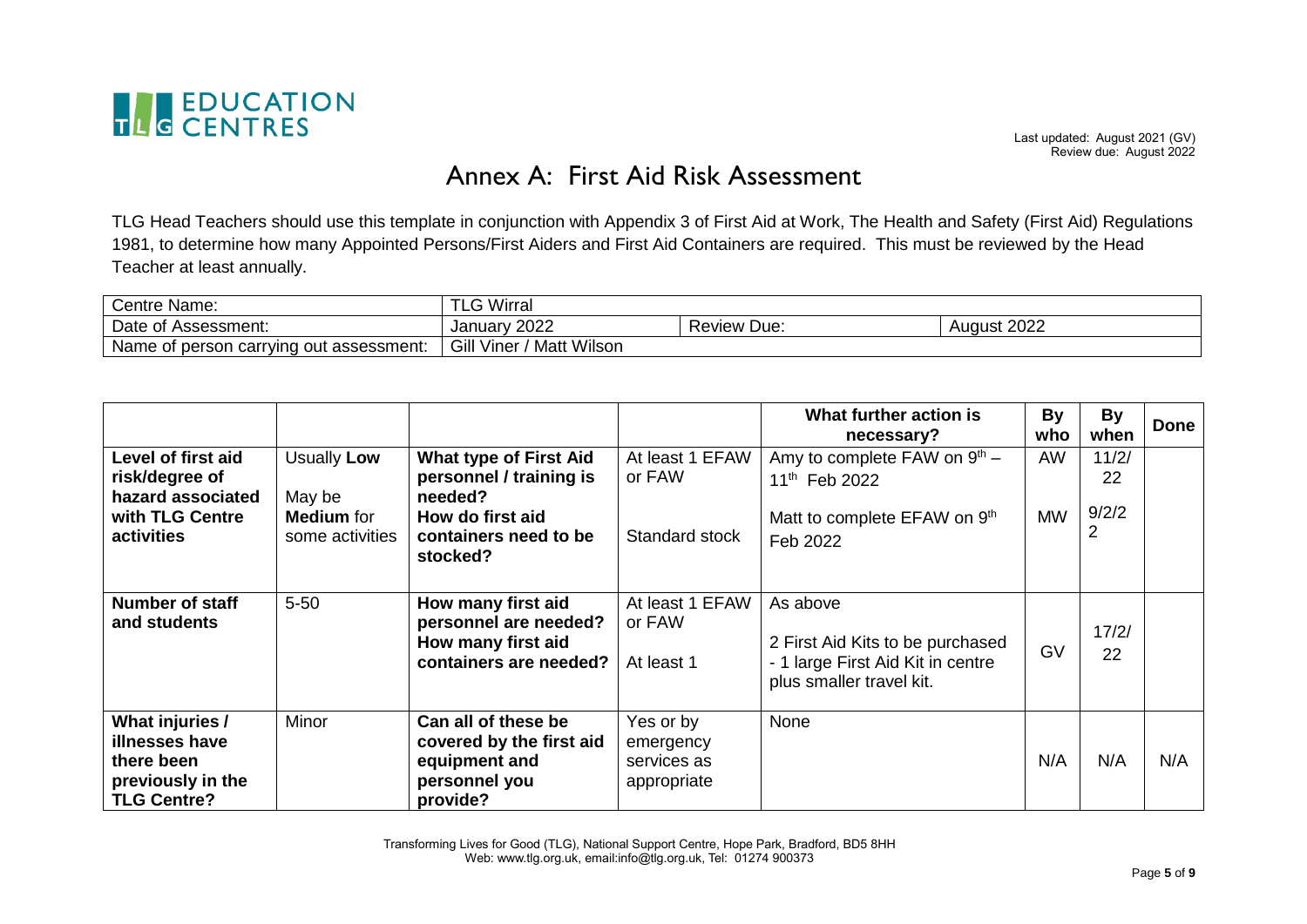

Last updated: August 2021 (GV) Review due: August 2022

| Do staff and<br>students go on<br>offsite activities<br>and trips?                                       | Yes                        | What first aid<br>personnel are available<br>for trips/visits?<br>Are off-site first aid<br>containers needed? | At least 1 FAW<br>or EFAW always<br>present<br>Travel kit taken,<br>leaving 1 in-<br>centre | None |     |     |     |
|----------------------------------------------------------------------------------------------------------|----------------------------|----------------------------------------------------------------------------------------------------------------|---------------------------------------------------------------------------------------------|------|-----|-----|-----|
| Do staff travel or<br>work remotely a<br>lot?                                                            | At times                   | What means of<br>communicating do they<br>have if they need first<br>aid assistance?                           | Personal mobile<br>phones always<br>carried.                                                | None | N/A | N/A | N/A |
| Do staff work out<br>of hours?                                                                           | <b>No</b>                  | Is there first aid cover<br>for them if it's needed?                                                           | N/A                                                                                         | N/A  | N/A | N/A | N/A |
| Are the premises<br>spread out, i.e. are<br>there several<br>buildings or multi-<br>floor buildings?     | <b>No</b>                  | If yes, first aid<br>provision should be<br>available in each<br>building or on each<br>floor.                 | N/A                                                                                         | N/A  | N/A | N/A | N/A |
| <b>Is the Centre</b><br>remote from the<br><b>Emergency</b><br>Services?                                 | <b>No</b>                  | If yes, are Emergency<br>Services aware of your<br>location? Are any<br>special arrangements<br>needed?        | N/A                                                                                         | N/A  | N/A | N/A | N/A |
| Is there sufficient<br>first aid cover for<br>absences or<br>annual leave<br>(planned and<br>unplanned)? | Yes                        | How many first aid<br>personnel are needed<br>to cover all absences?                                           | 2 trained                                                                                   | None | N/A | N/A | N/A |
| Do other members<br>of the public visit                                                                  | Yes, as visitors<br>to TLG | What first aid provision<br>can they access?                                                                   | <b>TLG First Aider</b>                                                                      | N/A  | N/A | N/A | N/A |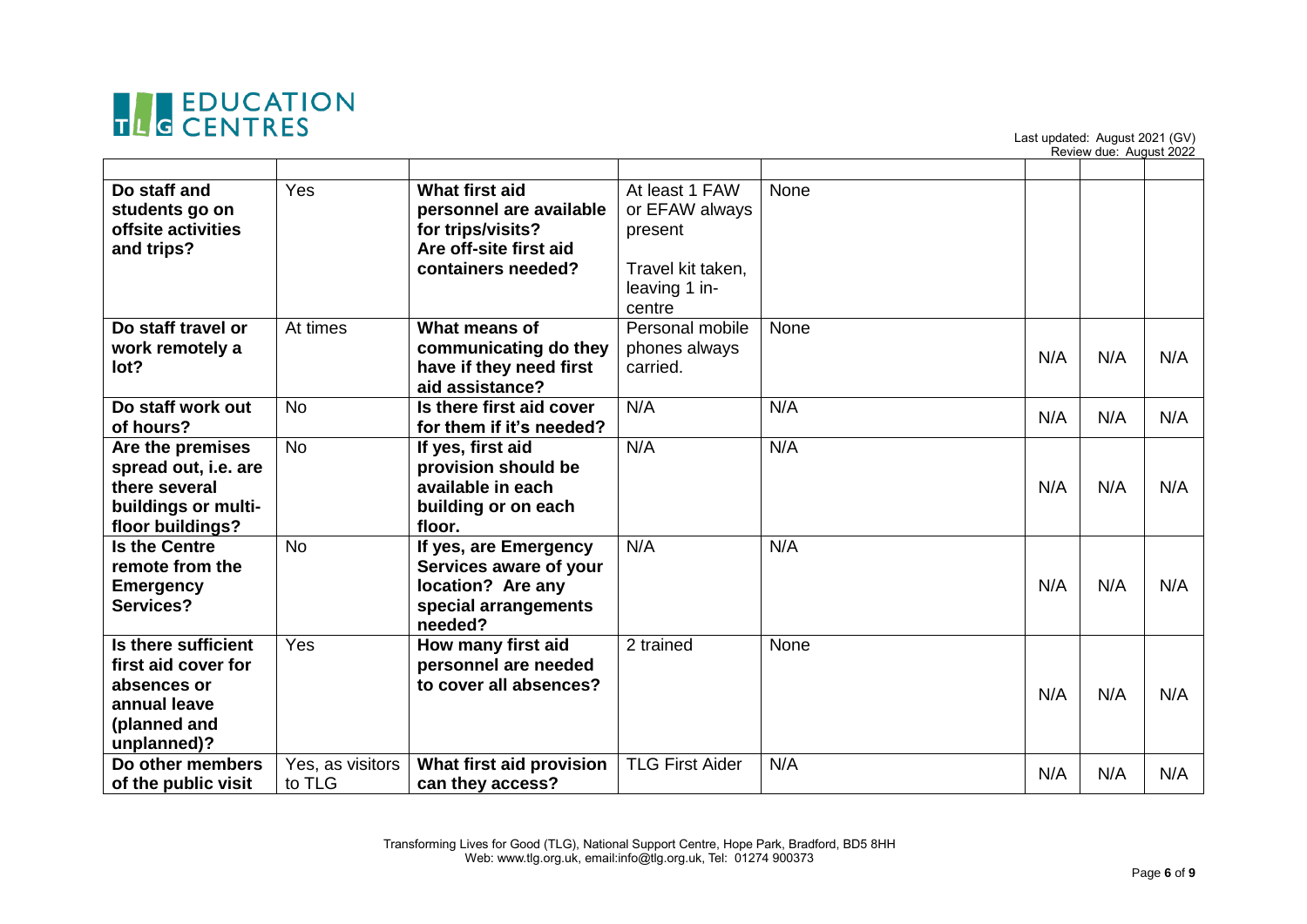

Last updated: August 2021 (GV)

|             |  |  | <b>POULOUT ALLOS</b><br><b>INGVIGW UUG.</b> | מממ<br>Augus<br>. ZUZZ |
|-------------|--|--|---------------------------------------------|------------------------|
| <u>your</u> |  |  |                                             |                        |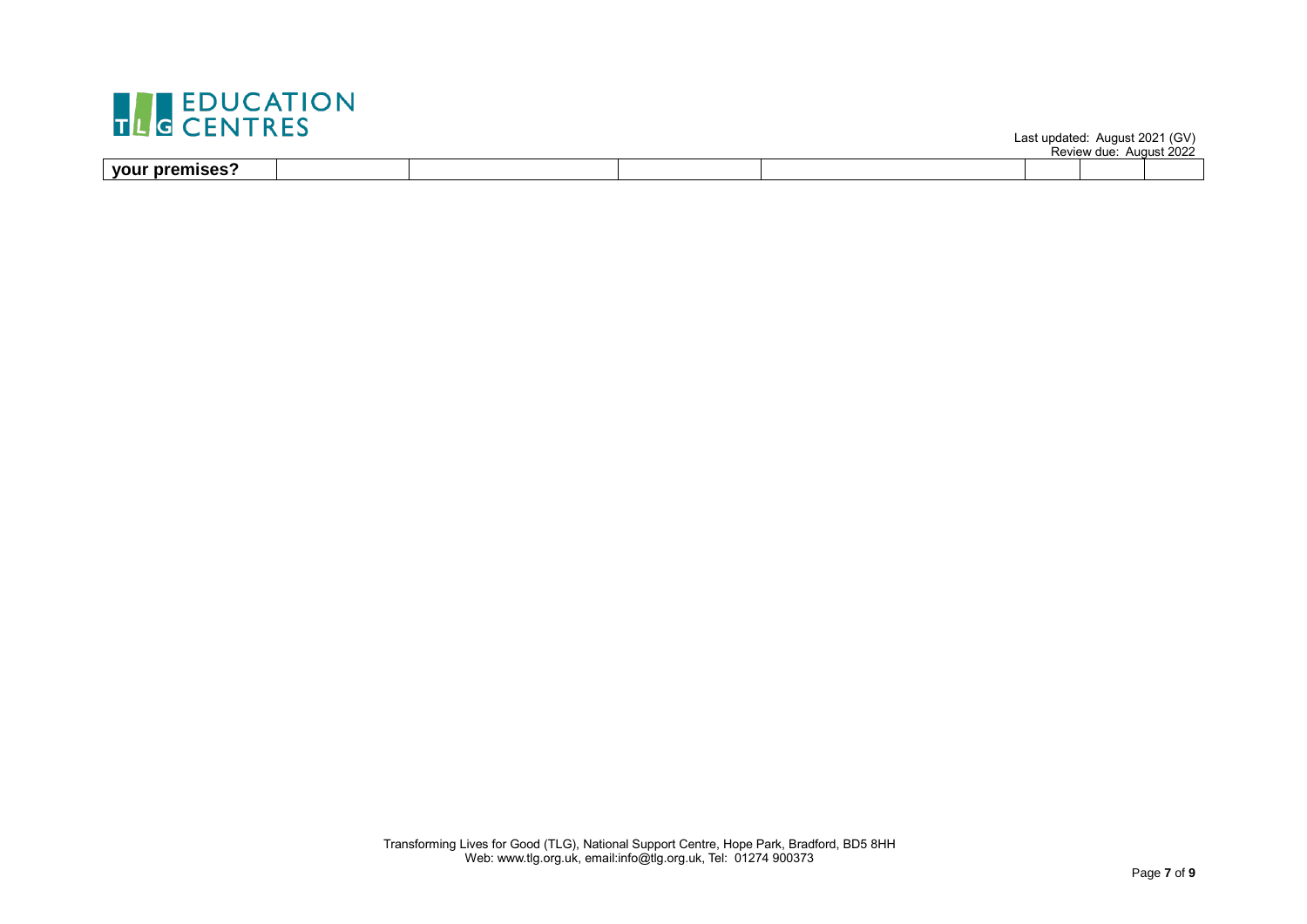

#### Annex B: Local arrangements for TLG Centres

| Name of TLG Centre: | <b>TLG Wirral</b>                |
|---------------------|----------------------------------|
| <b>Address:</b>     | <b>Hope Church, Station Road</b> |
|                     | Hoylake, CH47 4AA                |
|                     |                                  |

#### **Appointed Persons and First Aiders**

| Number of Appointed | Number of First Aiders: |  |
|---------------------|-------------------------|--|
| ersons:             |                         |  |

| <b>Names</b>       | AP.<br>FA,<br>or<br><b>Both</b> | Type/duration of training                      | Date of<br>training | Refresher<br>training<br>due date |
|--------------------|---------------------------------|------------------------------------------------|---------------------|-----------------------------------|
| Amy Walker         | <b>Both</b>                     | FAW - booked through<br>First Aid for All Ltd  | $9 - 11/2/22$       | 8/2/25                            |
| <b>Matt Wilson</b> | <b>Both</b>                     | EFAW - booked through<br>First Aid for All Ltd | 9/2/22              | 8/2/25                            |
|                    |                                 |                                                |                     |                                   |
|                    |                                 |                                                |                     |                                   |

#### **First Aid Containers**

| Number of First Aid |  |
|---------------------|--|
| containers:         |  |

| Locations:                                                                |
|---------------------------------------------------------------------------|
| Main Kit – Breakout room (which is also the First Aid room when required) |
| Second kit - Classroom                                                    |
|                                                                           |
|                                                                           |
|                                                                           |

#### **First Aid/Recovery Room**

|          | Location:   Breakout Room – nextdoor to classroom |  |
|----------|---------------------------------------------------|--|
|          | Is the First Aid/Recovery room close to the Yes   |  |
| toilets? |                                                   |  |